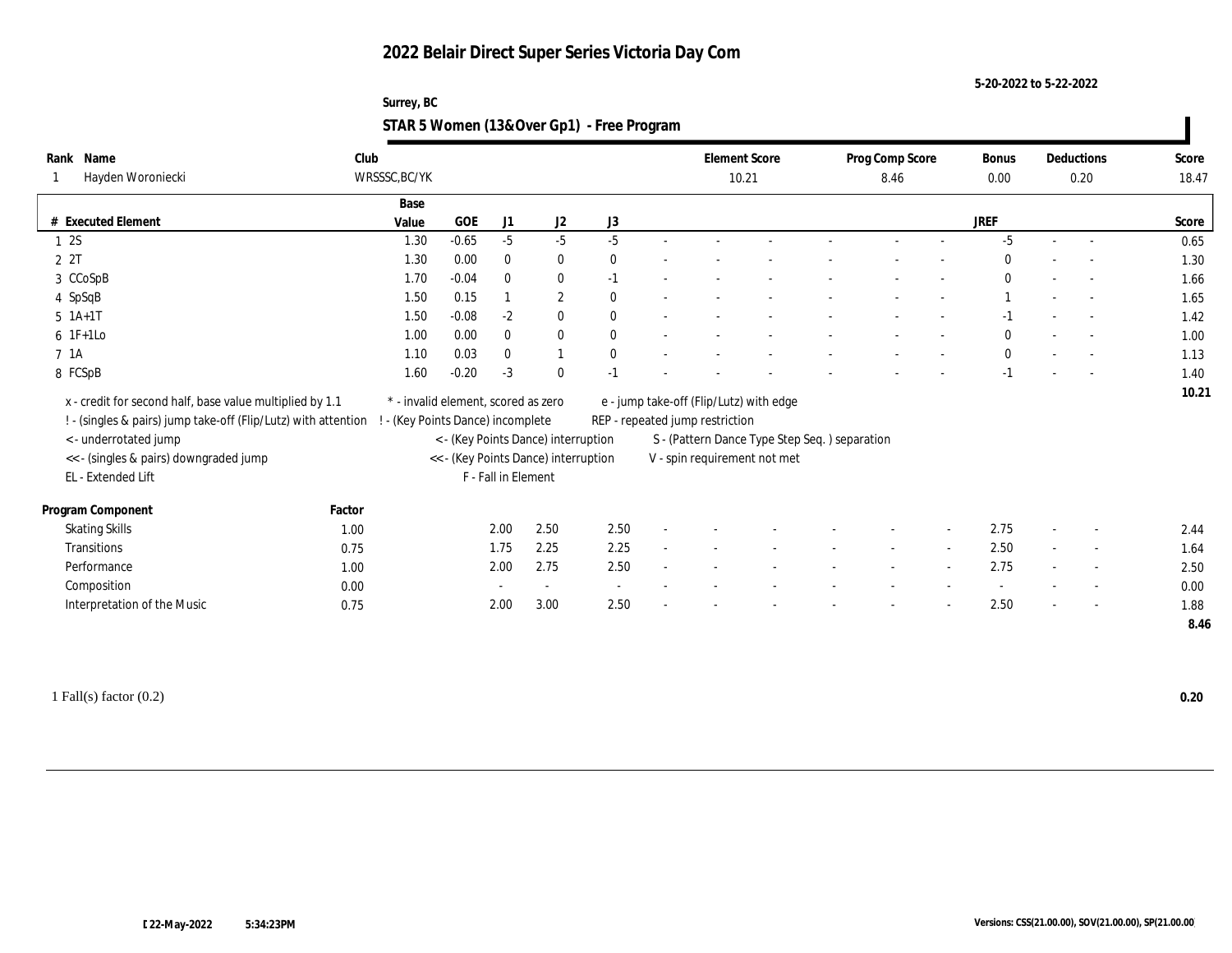**5-20-2022 to 5-22-2022**

#### **Surrey, BC STAR 5 Women (13&Over Gp1) - Free Program**

| Rank Name                                                                                        | Club   |                                     |            |                     |                                      |              |        |                                 | <b>Element Score</b>                          | Prog Comp Score |                          | <b>Bonus</b> |        | Deductions               | Score |
|--------------------------------------------------------------------------------------------------|--------|-------------------------------------|------------|---------------------|--------------------------------------|--------------|--------|---------------------------------|-----------------------------------------------|-----------------|--------------------------|--------------|--------|--------------------------|-------|
| Trisha Jeong<br>2                                                                                |        | Burnaby FSC, BC/YK                  |            |                     |                                      |              |        |                                 | 9.43                                          | 7.49            |                          | 0.00         |        | 0.00                     | 16.92 |
|                                                                                                  |        | Base                                |            |                     |                                      |              |        |                                 |                                               |                 |                          |              |        |                          |       |
| # Executed Element                                                                               |        | Value                               | <b>GOE</b> | J1                  | J2                                   | J3           |        |                                 |                                               |                 |                          | <b>JREF</b>  |        |                          | Score |
| 1 CSpB                                                                                           |        | 1.10                                | 0.06       | $\bf{0}$            | $\overline{1}$                       |              |        |                                 |                                               |                 |                          | $\Omega$     | $\sim$ | $\overline{a}$           | 1.16  |
| $2$ $2$ Lo                                                                                       |        | 1.70                                | $-0.47$    | $-4$                | $-1$                                 | $-3$         |        |                                 |                                               |                 |                          | $-3$         |        |                          | 1.23  |
| $3$ 1Lz                                                                                          |        | 0.60                                | 0.02       | $\mathbf{0}$        | $\overline{1}$                       | $\mathbf{0}$ |        |                                 |                                               |                 |                          | $\mathbf{0}$ |        |                          | 0.62  |
| $4 \; 1A+1T$                                                                                     |        | 1.50                                | 0.03       | $\mathbf{0}$        |                                      | $\theta$     |        |                                 |                                               |                 |                          | $\bf{0}$     |        | $\sim$                   | 1.53  |
| $5$ 2S $<$                                                                                       |        | 1.04                                | $-0.29$    | $-3$                | $-4$                                 | $-2$         |        |                                 |                                               |                 |                          | $-2$         |        | $\sim$                   | 0.75  |
| 6 CCoSpB                                                                                         |        | 1.70                                | 0.04       | $\bf{0}$            | $\bf{0}$                             |              |        |                                 |                                               |                 |                          | $\mathbf{0}$ |        |                          | 1.74  |
| 7 SpSqB                                                                                          |        | 1.50                                | 0.00       | $-2$                | $\mathbf{1}$                         | $\bf{0}$     |        |                                 |                                               |                 |                          |              |        |                          | 1.50  |
| $8 \t1F+1T$                                                                                      |        | 0.90                                | 0.00       | $\mathbf{0}$        | $\mathbf{0}$                         | $\Omega$     |        |                                 |                                               |                 |                          | $\Omega$     |        |                          | 0.90  |
| x - credit for second half, base value multiplied by 1.1                                         |        | * - invalid element, scored as zero |            |                     |                                      |              |        |                                 | e - jump take-off (Flip/Lutz) with edge       |                 |                          |              |        |                          | 9.43  |
| ! - (singles & pairs) jump take-off (Flip/Lutz) with attention ! - (Key Points Dance) incomplete |        |                                     |            |                     |                                      |              |        | REP - repeated jump restriction |                                               |                 |                          |              |        |                          |       |
| <- underrotated jump                                                                             |        |                                     |            |                     | < - (Key Points Dance) interruption  |              |        |                                 | S - (Pattern Dance Type Step Seq.) separation |                 |                          |              |        |                          |       |
| << - (singles & pairs) downgraded jump                                                           |        |                                     |            |                     | << - (Key Points Dance) interruption |              |        |                                 | V - spin requirement not met                  |                 |                          |              |        |                          |       |
| EL - Extended Lift                                                                               |        |                                     |            | F - Fall in Element |                                      |              |        |                                 |                                               |                 |                          |              |        |                          |       |
|                                                                                                  |        |                                     |            |                     |                                      |              |        |                                 |                                               |                 |                          |              |        |                          |       |
| Program Component                                                                                | Factor |                                     |            |                     |                                      |              |        |                                 |                                               |                 |                          |              |        |                          |       |
| <b>Skating Skills</b>                                                                            | 1.00   |                                     |            | 1.50                | 2.50                                 | 2.25         |        |                                 |                                               |                 |                          | 2.50         |        | $\sim$                   | 2.19  |
| <b>Transitions</b>                                                                               | 0.75   |                                     |            | 1.50                | 2.25                                 | 2.00         | $\sim$ |                                 |                                               | $\sim$          | $\sim$                   | 2.25         | $\sim$ | $\sim$                   | 1.50  |
| Performance                                                                                      | 1.00   |                                     |            | 1.75                | 2.50                                 | 2.25         |        |                                 |                                               |                 | $\overline{\phantom{a}}$ | 2.50         |        | $\overline{\phantom{a}}$ | 2.25  |
| Composition                                                                                      | 0.00   |                                     |            |                     | $\sim$                               | $\sim$       |        |                                 |                                               |                 |                          |              |        | $\sim$                   | 0.00  |
| Interpretation of the Music                                                                      | 0.75   |                                     |            | 1.50                | 2.25                                 | 2.25         |        |                                 |                                               |                 |                          | 2.25         |        | $\overline{\phantom{a}}$ | 1.55  |
|                                                                                                  |        |                                     |            |                     |                                      |              |        |                                 |                                               |                 |                          |              |        |                          | 7.49  |

 **0.00**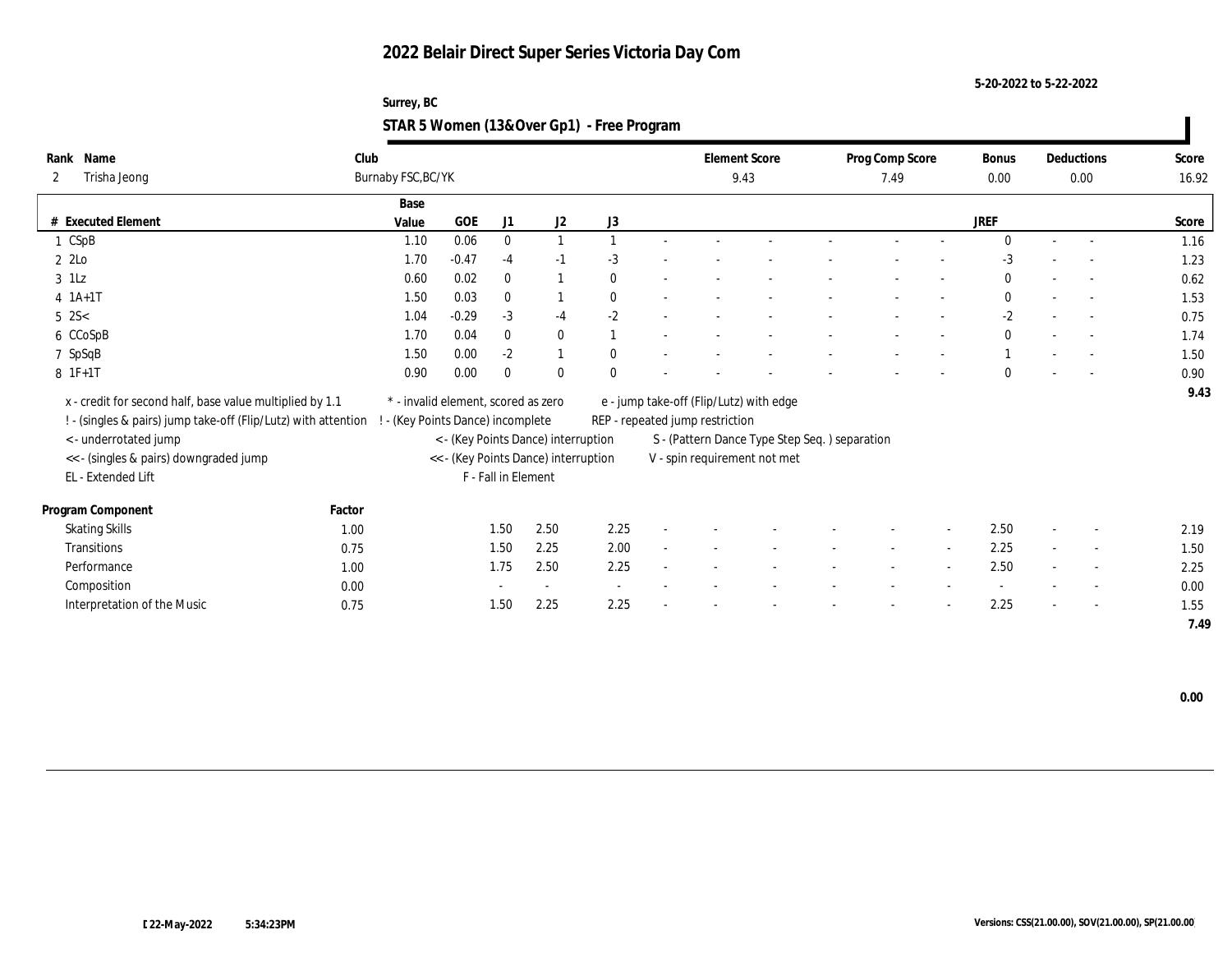**5-20-2022 to 5-22-2022**

#### **Surrey, BC STAR 5 Women (13&Over Gp1) - Free Program**

| Rank          | Name                                                           | Club               |                                     |                     |                                      |              |                                 | <b>Element Score</b>                           | Prog Comp Score |        | Bonus        |        | Deductions               | Score |
|---------------|----------------------------------------------------------------|--------------------|-------------------------------------|---------------------|--------------------------------------|--------------|---------------------------------|------------------------------------------------|-----------------|--------|--------------|--------|--------------------------|-------|
| 3             | Maya Towstyka                                                  | Langley FSC, BC/YK |                                     |                     |                                      |              | 8.61                            |                                                | 7.93            |        | 0.00         |        | 0.20                     | 16.34 |
|               |                                                                | Base               |                                     |                     |                                      |              |                                 |                                                |                 |        |              |        |                          |       |
|               | # Executed Element                                             | Value              | <b>GOE</b>                          | J1                  | J2                                   | J3           |                                 |                                                |                 |        | JREF         |        |                          | Score |
|               | 1 CSpB                                                         | 1.10               | 0.08                                |                     | $\mathbf{1}$                         |              |                                 |                                                |                 |        | $\Omega$     | $\sim$ | $\sim$                   | 1.18  |
| $2$ 1F        |                                                                | 0.50               | 0.04                                |                     |                                      | $\Omega$     |                                 |                                                |                 |        |              |        |                          | 0.54  |
|               | $3 \; 1A+1T$                                                   | 1.50               | $-0.08$                             | $\mathbf{0}$        | $-1$                                 | $-2$         |                                 |                                                |                 |        | $\Omega$     |        |                          | 1.42  |
|               | 4 SpSqB                                                        | 1.50               | 0.11                                |                     | $\overline{1}$                       | $\theta$     |                                 |                                                |                 |        |              |        | $\sim$                   | 1.61  |
| $5 \text{1A}$ |                                                                | 1.10               | $-0.55$                             | $-5$                | $-5$                                 | $-5$         |                                 |                                                |                 |        | $-5$         |        | $\overline{a}$           | 0.55  |
|               | $6$ 1Lz+1Lo                                                    | 1.10               | 0.02                                |                     | $\bf{0}$                             | $\mathbf{0}$ |                                 |                                                |                 |        | $\mathbf{0}$ |        |                          | 1.12  |
|               | $7 \, 2S <$                                                    | 1.04               | $-0.42$                             | $-5$                | $-3$                                 | $-5$         |                                 |                                                |                 |        | $-3$         |        |                          | 0.62  |
|               | 8 CCoSpB                                                       | 1.70               | $-0.13$                             | $\bf{0}$            | $\mathbf{0}$                         | $-2$         |                                 |                                                |                 |        | $-1$         |        |                          | 1.57  |
|               | x - credit for second half, base value multiplied by 1.1       |                    | * - invalid element, scored as zero |                     |                                      |              |                                 | e - jump take-off (Flip/Lutz) with edge        |                 |        |              |        |                          | 8.61  |
|               | ! - (singles & pairs) jump take-off (Flip/Lutz) with attention |                    | ! - (Key Points Dance) incomplete   |                     |                                      |              | REP - repeated jump restriction |                                                |                 |        |              |        |                          |       |
|               | < - underrotated jump                                          |                    |                                     |                     | < - (Key Points Dance) interruption  |              |                                 | S - (Pattern Dance Type Step Seq. ) separation |                 |        |              |        |                          |       |
|               | << - (singles & pairs) downgraded jump                         |                    |                                     |                     | << - (Key Points Dance) interruption |              |                                 | V - spin requirement not met                   |                 |        |              |        |                          |       |
|               | EL - Extended Lift                                             |                    |                                     | F - Fall in Element |                                      |              |                                 |                                                |                 |        |              |        |                          |       |
|               |                                                                |                    |                                     |                     |                                      |              |                                 |                                                |                 |        |              |        |                          |       |
|               | Program Component                                              | Factor             |                                     |                     |                                      |              |                                 |                                                |                 |        |              |        |                          |       |
|               | <b>Skating Skills</b>                                          | 1.00               |                                     | 2.00                | 2.50                                 | 2.25         |                                 |                                                |                 |        | 2.75         |        | $\sim$                   | 2.38  |
|               | Transitions                                                    | 0.75               |                                     | 1.75                | 2.25                                 | 1.75         |                                 |                                                |                 | $\sim$ | 2.50         |        | $\overline{\phantom{a}}$ | 1.55  |
|               | Performance                                                    | 1.00               |                                     | 2.00                | 2.50                                 | 2.00         |                                 |                                                |                 | $\sim$ | 2.75         |        | $\sim$                   | 2.31  |
|               | Composition                                                    | 0.00               |                                     |                     | $\overline{\phantom{a}}$             | $\sim$       |                                 |                                                |                 |        |              |        | $\overline{\phantom{a}}$ | 0.00  |
|               | Interpretation of the Music                                    | 0.75               |                                     | 2.00                | 2.50                                 | 2.25         |                                 |                                                |                 |        | 2.25         |        | $\overline{a}$           | 1.69  |
|               |                                                                |                    |                                     |                     |                                      |              |                                 |                                                |                 |        |              |        |                          | 7.93  |

1 Fall(s) factor (0.2) **0.20**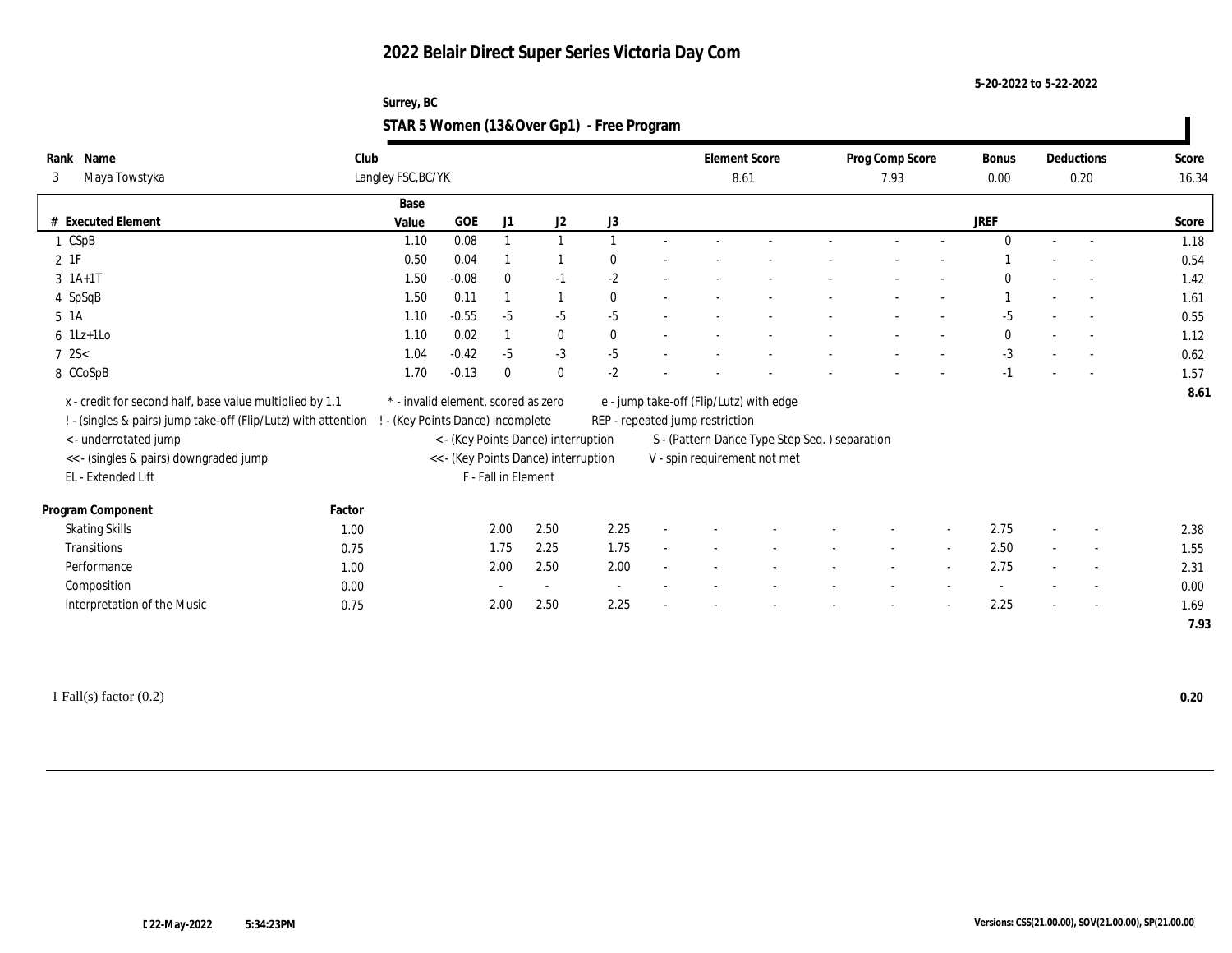**5-20-2022 to 5-22-2022**

#### **Surrey, BC STAR 5 Women (13&Over Gp1) - Free Program**

| Rank | Name                                                           | Club                            |                                     |                |                                      |          |        |                                                | <b>Element Score</b> |  | Prog Comp Score |        | Bonus          |        | Deductions               | Score |
|------|----------------------------------------------------------------|---------------------------------|-------------------------------------|----------------|--------------------------------------|----------|--------|------------------------------------------------|----------------------|--|-----------------|--------|----------------|--------|--------------------------|-------|
| 4    | Marissa Lecian                                                 | Cloverdale SC, BC/YK            |                                     |                |                                      |          |        |                                                | 9.84                 |  | 6.96            |        | 0.00           |        | 0.60                     | 16.20 |
|      |                                                                | Base                            |                                     |                |                                      |          |        |                                                |                      |  |                 |        |                |        |                          |       |
|      | # Executed Element                                             | Value                           | <b>GOE</b>                          | J1             | J2                                   | J3       |        |                                                |                      |  |                 |        | <b>JREF</b>    |        |                          | Score |
|      | $1 \t1A+1T$                                                    | 1.50                            | 0.03                                | $\mathbf{0}$   | $\mathbf{1}$                         | $\theta$ |        |                                                |                      |  |                 |        | $\theta$       |        | $\sim$                   | 1.53  |
|      | 2 FCSpB                                                        | 1.60                            | $-0.08$                             | $-1$           | $\bf{0}$                             |          |        |                                                |                      |  |                 |        | $-2$           |        |                          | 1.52  |
|      | $3 \, 2S <$                                                    | 1.04                            | $-0.52$                             | $-5$           | $-5$                                 | $-5$     |        |                                                |                      |  |                 |        | $-5$           |        |                          | 0.52  |
|      | 4 SpSqB                                                        | 1.50                            | 0.26                                | $\overline{c}$ | $\mathbf{2}$                         |          |        |                                                |                      |  |                 |        | $\overline{2}$ |        |                          | 1.76  |
|      | 5 2T                                                           | 1.30                            | $-0.65$                             | $-5$           | $-5$                                 | $-5$     |        |                                                |                      |  |                 |        | $-5$           |        | $\sim$                   | 0.65  |
|      | 6 1A                                                           | 1.10                            | 0.00                                | $\mathbf{0}$   | $\bf{0}$                             | $\theta$ |        |                                                |                      |  |                 |        | $\mathbf{0}$   |        | $\sim$                   | 1.10  |
|      | 7 CCoSpB                                                       | 1.70                            | $-0.04$                             | $\mathbf{0}$   | $\bf{0}$                             | $-1$     |        |                                                |                      |  |                 |        | $\mathbf{0}$   |        |                          | 1.66  |
|      | $8$ 1Lz+1Lo                                                    | 1.10                            | 0.00                                | $\mathbf{0}$   | $\mathbf{0}$                         | $\theta$ |        |                                                |                      |  |                 |        | $\bf{0}$       |        |                          | 1.10  |
|      | x - credit for second half, base value multiplied by 1.1       |                                 | * - invalid element, scored as zero |                |                                      |          |        | e - jump take-off (Flip/Lutz) with edge        |                      |  |                 |        |                |        |                          | 9.84  |
|      | ! - (singles & pairs) jump take-off (Flip/Lutz) with attention | - (Key Points Dance) incomplete |                                     |                |                                      |          |        | REP - repeated jump restriction                |                      |  |                 |        |                |        |                          |       |
|      | < - underrotated jump                                          |                                 |                                     |                | < - (Key Points Dance) interruption  |          |        | S - (Pattern Dance Type Step Seq. ) separation |                      |  |                 |        |                |        |                          |       |
|      | << - (singles & pairs) downgraded jump                         |                                 |                                     |                | << - (Key Points Dance) interruption |          |        | V - spin requirement not met                   |                      |  |                 |        |                |        |                          |       |
|      | EL - Extended Lift                                             |                                 |                                     |                | F - Fall in Element                  |          |        |                                                |                      |  |                 |        |                |        |                          |       |
|      |                                                                |                                 |                                     |                |                                      |          |        |                                                |                      |  |                 |        |                |        |                          |       |
|      | Program Component                                              | Factor                          |                                     |                |                                      |          |        |                                                |                      |  |                 |        |                |        |                          |       |
|      | <b>Skating Skills</b>                                          | 1.00                            |                                     | 1.50           | 2.25                                 | 2.25     |        |                                                |                      |  |                 |        | 2.00           |        | $\overline{\phantom{a}}$ | 2.00  |
|      | Transitions                                                    | 0.75                            |                                     | 1.50           | 2.25                                 | 2.25     | $\sim$ |                                                |                      |  | $\sim$          | $\sim$ | 2.00           | $\sim$ | $\overline{\phantom{a}}$ | 1.50  |
|      | Performance                                                    | 1.00                            |                                     | 1.75           | 2.00                                 | 2.00     |        |                                                |                      |  |                 |        | 2.25           |        | $\sim$                   | 2.00  |
|      | Composition                                                    | 0.00                            |                                     |                | $\sim$                               |          |        |                                                |                      |  |                 |        |                |        | $\overline{\phantom{a}}$ | 0.00  |
|      | Interpretation of the Music                                    | 0.75                            |                                     | 1.50           | 2.25                                 | 2.00     |        |                                                |                      |  |                 |        | 2.00           |        | $\sim$                   | 1.46  |
|      |                                                                |                                 |                                     |                |                                      |          |        |                                                |                      |  |                 |        |                |        |                          | 6.96  |

2 Fall(s) factor (0.2), 1 Time Violation(s) factor (0.2) **0.60**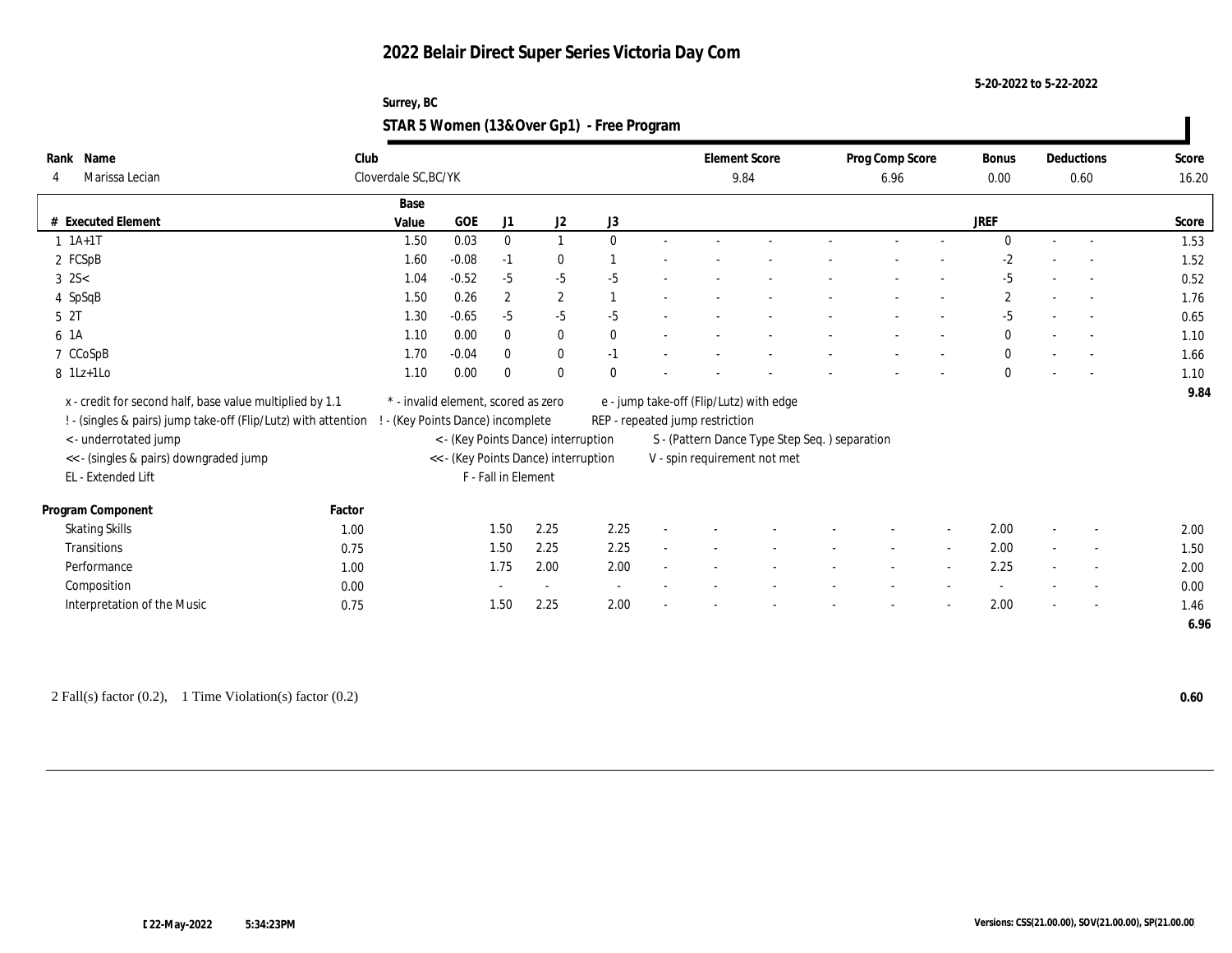**5-20-2022 to 5-22-2022**

#### **Surrey, BC STAR 5 Women (13&Over Gp1) - Free Program**

| Rank Name                                                      | Club   |                                     |                     |              |                                      |              |                                 | <b>Element Score</b>                          | Prog Comp Score |                          | Bonus        | Deductions               | Score |
|----------------------------------------------------------------|--------|-------------------------------------|---------------------|--------------|--------------------------------------|--------------|---------------------------------|-----------------------------------------------|-----------------|--------------------------|--------------|--------------------------|-------|
| Caitlin Cahill<br>5                                            |        | Burnaby FSC, BC/YK                  |                     |              |                                      |              |                                 | 8.72                                          | 7.52            |                          | 0.00         | 0.20                     | 16.04 |
|                                                                |        | Base                                |                     |              |                                      |              |                                 |                                               |                 |                          |              |                          |       |
| # Executed Element                                             |        | Value                               | GOE                 | J1           | J2                                   | J3           |                                 |                                               |                 |                          | <b>JREF</b>  |                          | Score |
| 1 CCoSpB                                                       |        | 1.70                                | 0.04                | $\bf{0}$     | $\bf{0}$                             | $\mathbf{0}$ |                                 |                                               |                 |                          |              |                          | 1.74  |
| $2$ 1A+1Lo                                                     |        | 1.60                                | 0.00                | $\bf{0}$     | $\bf{0}$                             | $\mathbf{0}$ |                                 |                                               |                 |                          | $\Omega$     |                          | 1.60  |
| 3 1A                                                           |        | 1.10                                | $-0.22$             | $-2$         | $-2$                                 | $-1$         |                                 |                                               |                 |                          | $-3$         |                          | 0.88  |
| 4 SpSqB                                                        |        | 1.50                                | $-0.04$             | $\bf{0}$     | $\bf{0}$                             | $\mathbf{0}$ |                                 |                                               |                 |                          | $-1$         |                          | 1.46  |
| $5$ 2S $<<$                                                    |        | 0.40                                | $-0.20$             | $-5$         | $-5$                                 | $-5$         |                                 |                                               |                 |                          | $-5$         | $\sim$                   | 0.20  |
| 6 FCSpB                                                        |        | 1.60                                | $-0.16$             | $-2$         | $-2$                                 |              |                                 |                                               |                 |                          | $-1$         | $\sim$                   | 1.44  |
| $7\;\;1\mathrm{F}$                                             |        | 0.50                                | 0.00                | $\mathbf{0}$ | $\bf{0}$                             | $\mathbf{0}$ |                                 |                                               |                 |                          | $\theta$     |                          | 0.50  |
| $8 \t1F+1T$                                                    |        | 0.90                                | 0.00                | $\mathbf{0}$ | $\mathbf{0}$                         | $\theta$     |                                 |                                               |                 |                          | $\mathbf{0}$ | $\overline{a}$           | 0.90  |
| x - credit for second half, base value multiplied by 1.1       |        | * - invalid element, scored as zero |                     |              |                                      |              |                                 | e - jump take-off (Flip/Lutz) with edge       |                 |                          |              |                          | 8.72  |
| ! - (singles & pairs) jump take-off (Flip/Lutz) with attention |        | - (Key Points Dance) incomplete     |                     |              |                                      |              | REP - repeated jump restriction |                                               |                 |                          |              |                          |       |
|                                                                |        |                                     |                     |              | < - (Key Points Dance) interruption  |              |                                 | S - (Pattern Dance Type Step Seq.) separation |                 |                          |              |                          |       |
| <- underrotated jump<br><< - (singles & pairs) downgraded jump |        |                                     |                     |              | << - (Key Points Dance) interruption |              |                                 | V - spin requirement not met                  |                 |                          |              |                          |       |
| EL - Extended Lift                                             |        |                                     | F - Fall in Element |              |                                      |              |                                 |                                               |                 |                          |              |                          |       |
|                                                                |        |                                     |                     |              |                                      |              |                                 |                                               |                 |                          |              |                          |       |
| Program Component                                              | Factor |                                     |                     |              |                                      |              |                                 |                                               |                 |                          |              |                          |       |
| <b>Skating Skills</b>                                          | 1.00   |                                     |                     | 1.50         | 2.25                                 | 2.25         |                                 |                                               |                 |                          | 2.50         | $\overline{\phantom{a}}$ | 2.13  |
| Transitions                                                    | 0.75   |                                     |                     | 1.50         | 2.00                                 | 2.25         |                                 |                                               |                 | $\sim$                   | 2.25         | $\sim$                   | 1.50  |
| Performance                                                    | 1.00   |                                     |                     | 1.75         | 2.25                                 | 2.50         |                                 |                                               |                 | $\overline{\phantom{a}}$ | 2.50         | $\overline{\phantom{a}}$ | 2.25  |
| Composition                                                    | 0.00   |                                     |                     |              | $\sim$                               | $\sim$       |                                 |                                               |                 |                          |              | $\overline{\phantom{a}}$ | 0.00  |
| Interpretation of the Music                                    | 0.75   |                                     |                     | 1.50         | 2.25                                 | 2.50         |                                 |                                               |                 |                          | 2.50         | $\overline{\phantom{a}}$ | 1.64  |
|                                                                |        |                                     |                     |              |                                      |              |                                 |                                               |                 |                          |              |                          | 7.52  |

1 Fall(s) factor (0.2) **0.20**

 $\mathbf{I}$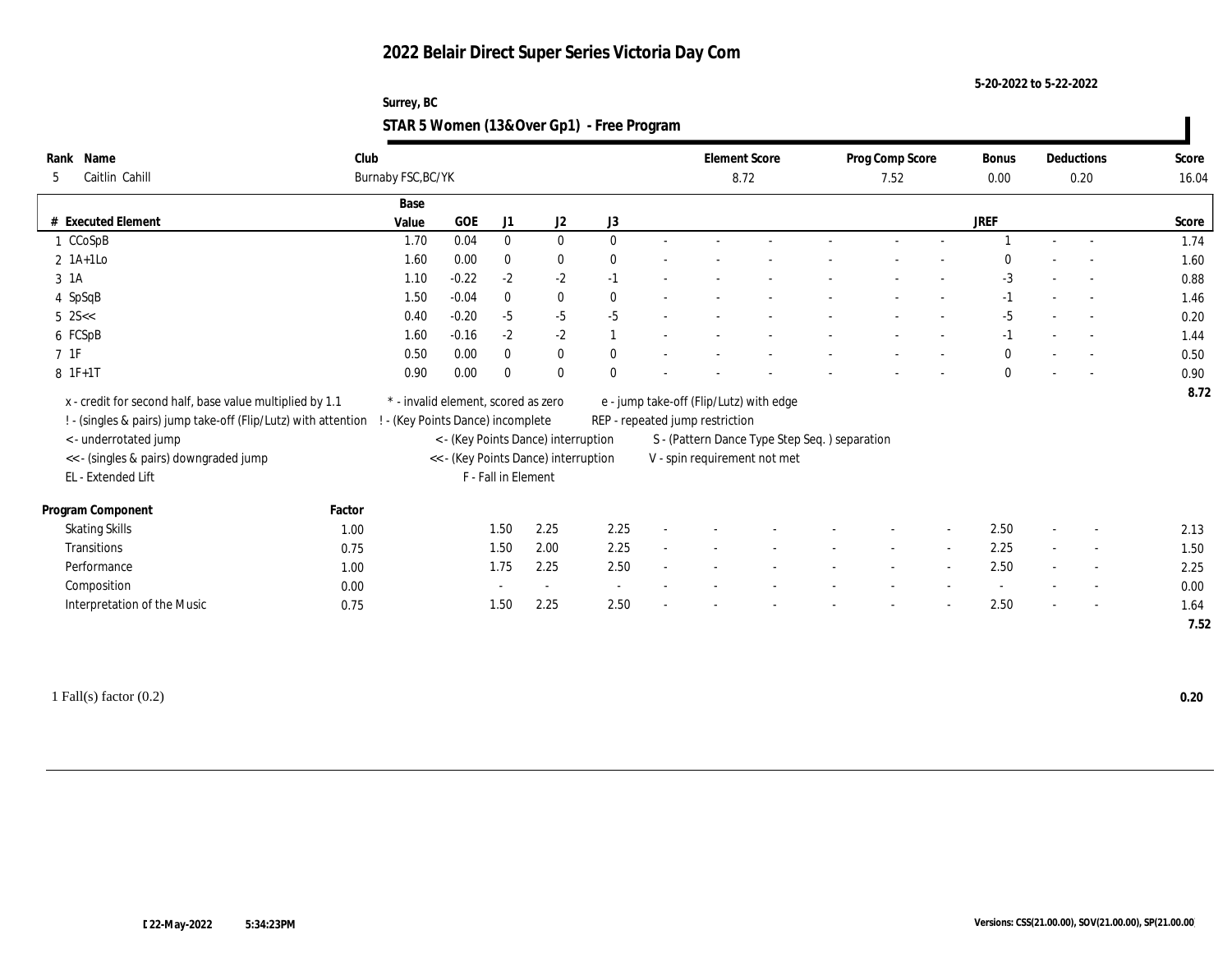**5-20-2022 to 5-22-2022**

#### **Surrey, BC STAR 5 Women (13&Over Gp1) - Free Program**

| Name<br>Rank                                                                                     | Club   |                                     |            |                     |                                      |              |                                 | <b>Element Score</b>                          | Prog Comp Score |                          | Bonus       |        | Deductions               | Score |
|--------------------------------------------------------------------------------------------------|--------|-------------------------------------|------------|---------------------|--------------------------------------|--------------|---------------------------------|-----------------------------------------------|-----------------|--------------------------|-------------|--------|--------------------------|-------|
| Evie Li<br>6                                                                                     |        | Abbotsford SC, BC/YK                |            |                     |                                      |              |                                 | 9.63                                          | 6.73            |                          | 0.00        |        | 0.60                     | 15.76 |
|                                                                                                  |        | Base                                |            |                     |                                      |              |                                 |                                               |                 |                          |             |        |                          |       |
| # Executed Element                                                                               |        | Value                               | <b>GOE</b> | J1                  | J2                                   | J3           |                                 |                                               |                 |                          | <b>JREF</b> |        |                          | Score |
| 1 FCSpB                                                                                          |        | 1.60                                | 0.08       | $\bf{0}$            | $\mathbf{1}$                         | $\mathbf{1}$ |                                 |                                               |                 |                          | $\Omega$    | $\sim$ | $\sim$                   | 1.68  |
| $2 \text{ 1A+1Lo}$                                                                               |        | 1.60                                | 0.06       | $\bf{0}$            | $\bf{0}$                             |              |                                 |                                               |                 |                          |             |        | $\overline{\phantom{a}}$ | 1.66  |
| $3 \t1F+1T$                                                                                      |        | 0.90                                | 0.00       | $\mathbf{0}$        | $\bf{0}$                             | $\mathbf{0}$ |                                 |                                               |                 |                          | $\Omega$    |        |                          | 0.90  |
| 4 2S                                                                                             |        | 1.30                                | $-0.65$    | $-5$                | $-5$                                 | $-5$         |                                 |                                               |                 |                          | $-5$        |        | $\sim$                   | 0.65  |
| 5 SpSqB                                                                                          |        | 1.50                                | 0.04       | $\bf{0}$            | $\mathbf{1}$                         | $\mathbf{0}$ |                                 |                                               |                 |                          | $\Omega$    |        | $\sim$                   | 1.54  |
| 6 2Lo                                                                                            |        | 1.70                                | $-0.85$    | $-5$                | $-5$                                 | $-5$         |                                 |                                               |                 |                          | $-5$        |        | $\overline{\phantom{a}}$ | 0.85  |
| $7 \text{ } 1\text{A}+1\text{Lo}^*+\text{REP}$                                                   |        | 0.77                                | $-0.08$    | $-2$                | $\bf{0}$                             | $\mathbf{0}$ |                                 |                                               |                 |                          | $-1$        |        |                          | 0.69  |
| 8 CCoSpB                                                                                         |        | 1.70                                | $-0.04$    | $-2$                | $\bf{0}$                             |              |                                 |                                               |                 |                          | $\Omega$    |        |                          | 1.66  |
| x - credit for second half, base value multiplied by 1.1                                         |        | * - invalid element, scored as zero |            |                     |                                      |              |                                 | e - jump take-off (Flip/Lutz) with edge       |                 |                          |             |        |                          | 9.63  |
| ! - (singles & pairs) jump take-off (Flip/Lutz) with attention ! - (Key Points Dance) incomplete |        |                                     |            |                     |                                      |              | REP - repeated jump restriction |                                               |                 |                          |             |        |                          |       |
| < - underrotated jump                                                                            |        |                                     |            |                     | < - (Key Points Dance) interruption  |              |                                 | S - (Pattern Dance Type Step Seq.) separation |                 |                          |             |        |                          |       |
| << - (singles & pairs) downgraded jump                                                           |        |                                     |            |                     | << - (Key Points Dance) interruption |              |                                 | V - spin requirement not met                  |                 |                          |             |        |                          |       |
| EL - Extended Lift                                                                               |        |                                     |            | F - Fall in Element |                                      |              |                                 |                                               |                 |                          |             |        |                          |       |
|                                                                                                  |        |                                     |            |                     |                                      |              |                                 |                                               |                 |                          |             |        |                          |       |
| Program Component                                                                                | Factor |                                     |            |                     |                                      |              |                                 |                                               |                 |                          |             |        |                          |       |
| <b>Skating Skills</b>                                                                            | 1.00   |                                     |            | 1.50                | 2.00                                 | 2.50         |                                 |                                               |                 |                          | 2.25        |        | $\sim$                   | 2.06  |
| <b>Transitions</b>                                                                               | 0.75   |                                     |            | 1.50                | 1.75                                 | 2.25         |                                 |                                               | $\sim$          | $\sim$                   | 1.75        | $\sim$ | $\overline{\phantom{a}}$ | 1.36  |
| Performance                                                                                      | 1.00   |                                     |            | 1.50                | 1.50                                 | 2.25         |                                 |                                               |                 | $\overline{\phantom{a}}$ | 2.00        |        | $\sim$                   | 1.81  |
| Composition                                                                                      | 0.00   |                                     |            |                     | $\sim$                               | $\sim$       |                                 |                                               |                 |                          |             |        | $\overline{\phantom{a}}$ | 0.00  |
| Interpretation of the Music                                                                      | 0.75   |                                     |            | 2.00                | 1.75                                 | 2.50         |                                 |                                               |                 |                          | 1.75        |        | $\overline{\phantom{a}}$ | 1.50  |
|                                                                                                  |        |                                     |            |                     |                                      |              |                                 |                                               |                 |                          |             |        |                          | 6.73  |

<sup>1</sup> Time Violation(s) factor (0.2), 2 Fall(s) factor (0.2) **0.60**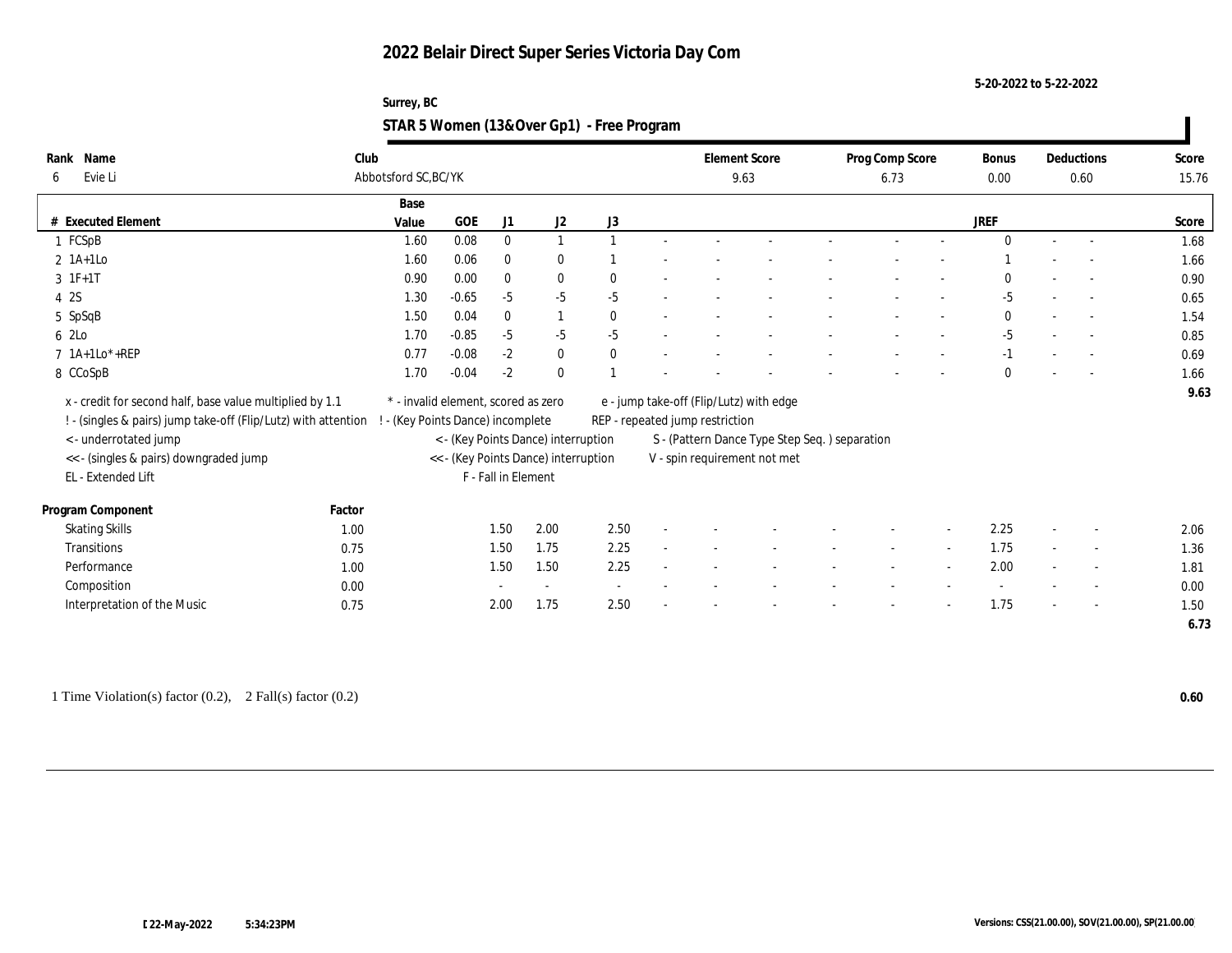**5-20-2022 to 5-22-2022**

#### **Surrey, BC STAR 5 Women (13&Over Gp1) - Free Program**

| Rank Name                                                      | Club   |                                     |           |                     |                                      |              |                                               | <b>Element Score</b> |  | Prog Comp Score |                          | Bonus        |        | Deductions               | Score |
|----------------------------------------------------------------|--------|-------------------------------------|-----------|---------------------|--------------------------------------|--------------|-----------------------------------------------|----------------------|--|-----------------|--------------------------|--------------|--------|--------------------------|-------|
| Eileen Reay                                                    |        | NBCCS, BC/YK                        |           |                     |                                      |              |                                               | 9.16                 |  | 5.53            |                          | 0.00         |        | 0.00                     | 14.69 |
|                                                                |        | Base                                |           |                     |                                      |              |                                               |                      |  |                 |                          |              |        |                          |       |
| # Executed Element                                             |        | Value                               | $\rm GOE$ | J1                  | $\mathrm{J}2$                        | J3           |                                               |                      |  |                 |                          | <b>JREF</b>  |        |                          | Score |
| $1$ 1A+1Lo                                                     |        | 1.60                                | $-0.08$   | $-2$                | $-1$                                 | $\mathbf{0}$ |                                               |                      |  |                 |                          | $\mathbf{0}$ |        |                          | 1.52  |
| $2 \text{ } 1\text{F+1Lo}$                                     |        | 1.00                                | 0.00      | $\mathbf{0}$        | $\bf{0}$                             | $\theta$     |                                               |                      |  |                 |                          | $\Omega$     |        |                          | 1.00  |
| 3 FCSpB                                                        |        | 1.60                                | 0.00      | $\bf{0}$            | $\bf{0}$                             |              |                                               |                      |  |                 |                          | $-1$         |        |                          | 1.60  |
| $4$ 1F                                                         |        | 0.50                                | 0.00      | $\bf{0}$            | $\bf{0}$                             | $\bf{0}$     |                                               |                      |  |                 |                          | $\mathbf{0}$ | $\sim$ |                          | 0.50  |
| 5 1Eu+2S<*+REP                                                 |        | 0.35                                | $-0.20$   | $-5$                | $-3$                                 | $-5$         |                                               |                      |  |                 |                          | $-3$         |        | $\sim$                   | 0.15  |
| 6 SpSqB                                                        |        | 1.50                                | 0.00      | $\mathbf{0}$        | $\bf{0}$                             | $\mathbf{0}$ |                                               |                      |  |                 |                          | $\mathbf{0}$ |        | $\sim$                   | 1.50  |
| 7 1A                                                           |        | 1.10                                | 0.00      | $\theta$            | $\bf{0}$                             | $\mathbf{0}$ |                                               |                      |  |                 |                          | $\mathbf{0}$ |        |                          | 1.10  |
| 8 CCoSpB                                                       |        | 1.70                                | 0.09      |                     |                                      |              |                                               |                      |  |                 |                          | $-1$         |        |                          | 1.79  |
| x - credit for second half, base value multiplied by 1.1       |        | * - invalid element, scored as zero |           |                     |                                      |              | e - jump take-off (Flip/Lutz) with edge       |                      |  |                 |                          |              |        |                          | 9.16  |
| ! - (singles & pairs) jump take-off (Flip/Lutz) with attention |        | - (Key Points Dance) incomplete     |           |                     |                                      |              | REP - repeated jump restriction               |                      |  |                 |                          |              |        |                          |       |
| < - underrotated jump                                          |        |                                     |           |                     | < - (Key Points Dance) interruption  |              | S - (Pattern Dance Type Step Seq.) separation |                      |  |                 |                          |              |        |                          |       |
| << - (singles & pairs) downgraded jump                         |        |                                     |           |                     | << - (Key Points Dance) interruption |              | V - spin requirement not met                  |                      |  |                 |                          |              |        |                          |       |
| EL - Extended Lift                                             |        |                                     |           | F - Fall in Element |                                      |              |                                               |                      |  |                 |                          |              |        |                          |       |
|                                                                |        |                                     |           |                     |                                      |              |                                               |                      |  |                 |                          |              |        |                          |       |
| Program Component                                              | Factor |                                     |           |                     |                                      |              |                                               |                      |  |                 |                          |              |        |                          |       |
| <b>Skating Skills</b>                                          | 1.00   |                                     |           | 1.25                | 1.75                                 | 1.75         |                                               |                      |  |                 |                          | 1.75         |        | $\overline{\phantom{a}}$ | 1.63  |
| Transitions                                                    | 0.75   |                                     |           | 1.25                | 1.50                                 | 1.50         |                                               |                      |  | $\sim$          | $\overline{\phantom{a}}$ | 1.50         | $\sim$ | $\sim$                   | 1.08  |
| Performance                                                    | 1.00   |                                     |           | 1.50                | 1.75                                 | 1.75         |                                               |                      |  |                 |                          | 1.75         |        | $\overline{\phantom{a}}$ | 1.69  |
| Composition                                                    | 0.00   |                                     |           |                     |                                      |              |                                               |                      |  |                 |                          |              |        |                          | 0.00  |
| Interpretation of the Music                                    | 0.75   |                                     |           | 1.25                | 1.75                                 | 1.50         |                                               |                      |  |                 |                          | 1.50         |        | $\sim$                   | 1.13  |
|                                                                |        |                                     |           |                     |                                      |              |                                               |                      |  |                 |                          |              |        |                          | 5.53  |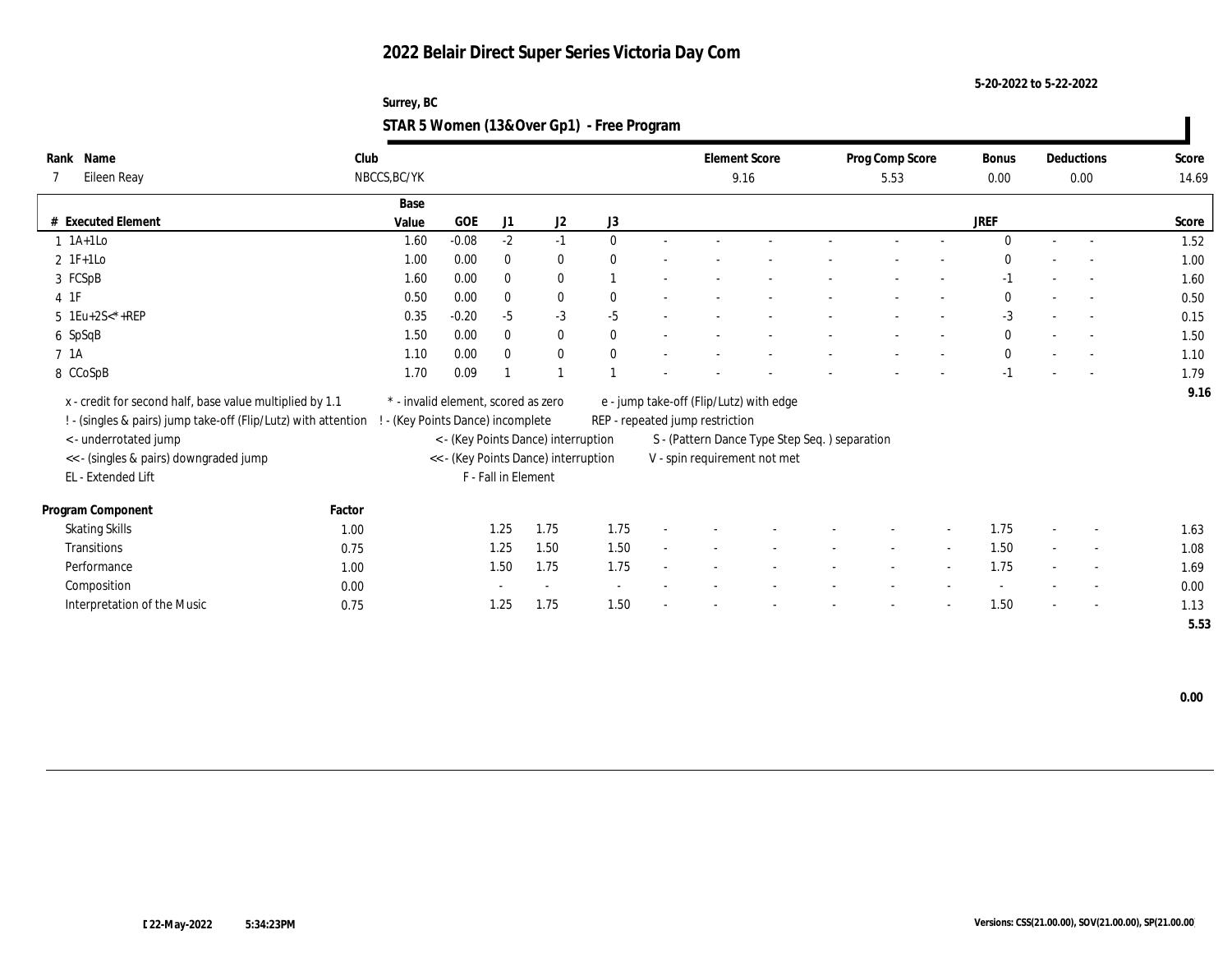**5-20-2022 to 5-22-2022**

#### **Surrey, BC STAR 5 Women (13&Over Gp1) - Free Program**

| Rank      | Name                                                           | Club   |                                     |          |                     |                                      |                          |        |                                 | <b>Element Score</b>                          | Prog Comp Score |        | <b>Bonus</b> |        | Deductions               | Score |
|-----------|----------------------------------------------------------------|--------|-------------------------------------|----------|---------------------|--------------------------------------|--------------------------|--------|---------------------------------|-----------------------------------------------|-----------------|--------|--------------|--------|--------------------------|-------|
| 8         | Ava Macedo                                                     |        | Sungod SC, BC/YK                    |          |                     |                                      |                          |        |                                 | 6.64                                          | 7.27            |        | 0.00         |        | 0.00                     | 13.91 |
|           |                                                                |        | Base                                |          |                     |                                      |                          |        |                                 |                                               |                 |        |              |        |                          |       |
|           | # Executed Element                                             |        | Value                               | GOE      | J1                  | J2                                   | J3                       |        |                                 |                                               |                 |        | <b>JREF</b>  |        |                          | Score |
|           | 1 SSpB                                                         |        | 1.10                                | $0.00\,$ | $\bf{0}$            | $\bf{0}$                             |                          |        |                                 |                                               |                 |        |              |        |                          | 1.10  |
|           | $2 \text{ } 1\text{F+1Lo}$                                     |        | 1.00                                | 0.00     | $\mathbf{0}$        | $\bf{0}$                             | $\theta$                 |        |                                 |                                               |                 |        | $\Omega$     |        | $\overline{\phantom{a}}$ | 1.00  |
| 3 1A      |                                                                |        | 1.10                                | $-0.03$  | $\mathbf{0}$        | $\bf{0}$                             | $\theta$                 |        |                                 |                                               |                 |        | $-1$         |        |                          | 1.07  |
| $4$ 2S << |                                                                |        | 0.40                                | $-0.19$  | $-5$                | $-4$                                 | $-5$                     |        |                                 |                                               |                 |        | $-5$         |        | $\overline{a}$           | 0.21  |
|           | 5 SpSqB                                                        |        | 1.50                                | $-0.11$  | $-2$                | $\bf{0}$                             | $\theta$                 |        |                                 |                                               |                 |        | $-1$         |        | $\sim$                   | 1.39  |
|           | $6 \text{ } 1 \text{Lz}(e)$                                    |        | 0.48                                | $-0.11$  | $-2$                | $-3$                                 | $-2$                     |        |                                 |                                               |                 |        | $-2$         |        | $\overline{\phantom{a}}$ | 0.37  |
|           | $7 \; 1A+1T$                                                   |        | 1.50                                | 0.00     | $\mathbf{0}$        | $\bf{0}$                             | $\theta$                 |        |                                 |                                               |                 |        | $\theta$     |        |                          | 1.50  |
|           | 8 CCoSp                                                        |        | 0.00                                |          |                     |                                      |                          |        |                                 |                                               |                 |        |              |        |                          | 0.00  |
|           | x - credit for second half, base value multiplied by 1.1       |        | * - invalid element, scored as zero |          |                     |                                      |                          |        |                                 | e - jump take-off (Flip/Lutz) with edge       |                 |        |              |        |                          | 6.64  |
|           | ! - (singles & pairs) jump take-off (Flip/Lutz) with attention |        | (Key Points Dance) incomplete       |          |                     |                                      |                          |        | REP - repeated jump restriction |                                               |                 |        |              |        |                          |       |
|           | < - underrotated jump                                          |        |                                     |          |                     | < - (Key Points Dance) interruption  |                          |        |                                 | S - (Pattern Dance Type Step Seq.) separation |                 |        |              |        |                          |       |
|           | << - (singles & pairs) downgraded jump                         |        |                                     |          |                     | << - (Key Points Dance) interruption |                          |        |                                 | V - spin requirement not met                  |                 |        |              |        |                          |       |
|           | EL - Extended Lift                                             |        |                                     |          | F - Fall in Element |                                      |                          |        |                                 |                                               |                 |        |              |        |                          |       |
|           |                                                                |        |                                     |          |                     |                                      |                          |        |                                 |                                               |                 |        |              |        |                          |       |
|           | Program Component                                              | Factor |                                     |          |                     |                                      |                          |        |                                 |                                               |                 |        |              |        |                          |       |
|           | <b>Skating Skills</b>                                          | 1.00   |                                     |          | 1.50                | 2.25                                 | 2.25                     |        |                                 |                                               |                 |        | 2.25         |        | $\overline{\phantom{a}}$ | 2.06  |
|           | <b>Transitions</b>                                             | 0.75   |                                     |          | 1.25                | 2.00                                 | 2.00                     | $\sim$ |                                 |                                               | $\sim$          | $\sim$ | 2.25         | $\sim$ | $\sim$                   | 1.41  |
|           | Performance                                                    | 1.00   |                                     |          | 1.75                | 2.50                                 | 2.25                     |        |                                 |                                               |                 |        | 2.50         |        | $\overline{\phantom{a}}$ | 2.25  |
|           | Composition                                                    | 0.00   |                                     |          |                     |                                      | $\overline{\phantom{a}}$ |        |                                 |                                               |                 |        |              |        | $\overline{\phantom{a}}$ | 0.00  |
|           | Interpretation of the Music                                    | 0.75   |                                     |          | 1.50                | 2.25                                 | 2.25                     |        |                                 |                                               |                 |        | 2.25         |        | $\overline{\phantom{a}}$ | 1.55  |
|           |                                                                |        |                                     |          |                     |                                      |                          |        |                                 |                                               |                 |        |              |        |                          | 7.27  |

 **0.00**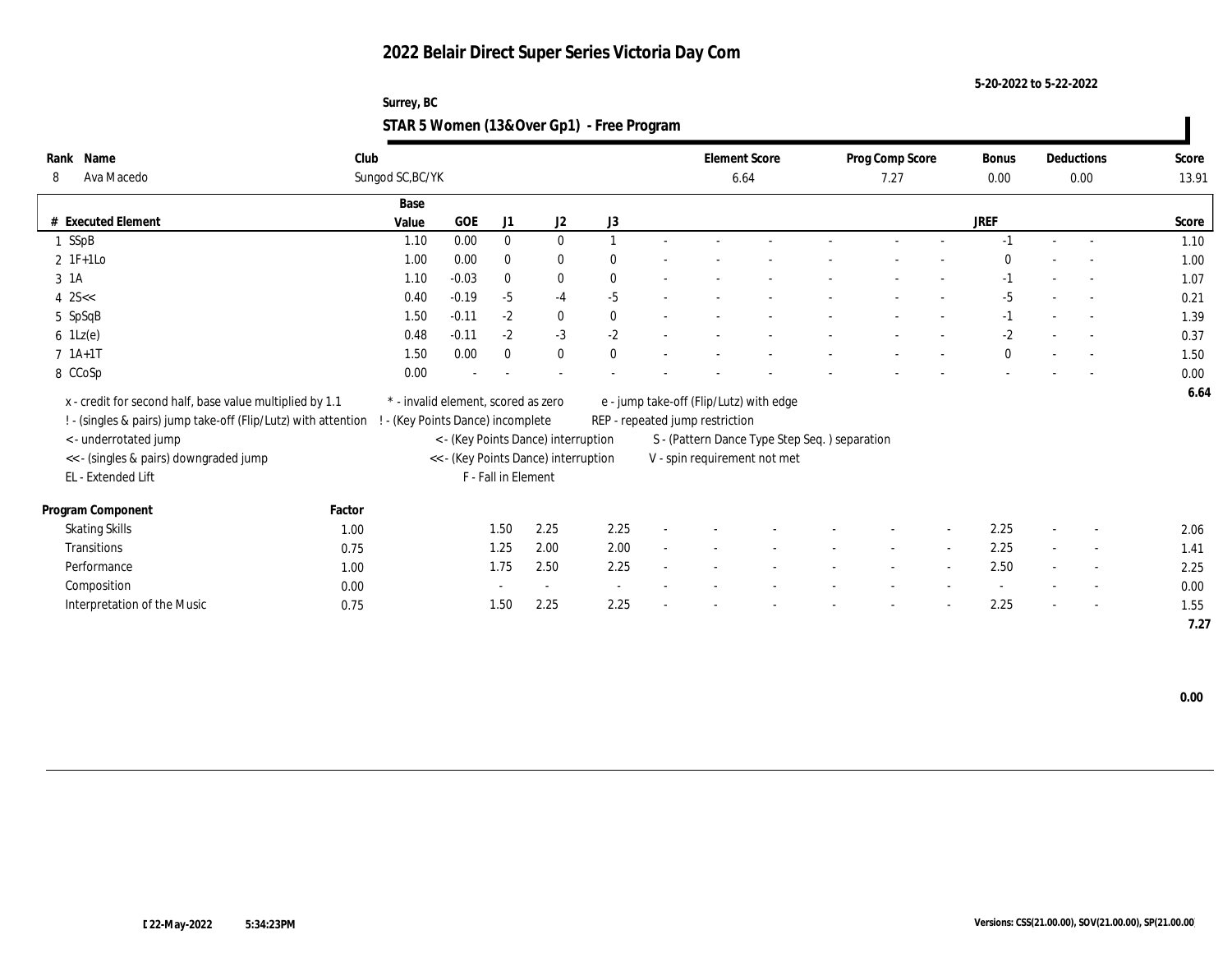**5-20-2022 to 5-22-2022**

#### **Surrey, BC STAR 5 Women (13&Over Gp1) - Free Program**

| Name<br>Rank                                                                                     | Club                |                                     |                     |                                      |          | <b>Element Score</b>            |                                               | Prog Comp Score |                          | <b>Bonus</b> | Deductions               | Score |
|--------------------------------------------------------------------------------------------------|---------------------|-------------------------------------|---------------------|--------------------------------------|----------|---------------------------------|-----------------------------------------------|-----------------|--------------------------|--------------|--------------------------|-------|
| Lauren Ferrier<br>9                                                                              | Vancouver SC, BC/YK |                                     |                     |                                      |          |                                 | 7.45                                          | 7.02            |                          | 0.00         | 0.60                     | 13.87 |
|                                                                                                  | Base                |                                     |                     |                                      |          |                                 |                                               |                 |                          |              |                          |       |
| # Executed Element                                                                               | Value               | <b>GOE</b>                          | J1                  | $\mathrm{J}2$                        | $\rm J3$ |                                 |                                               |                 |                          | <b>JREF</b>  |                          | Score |
| $1$ $1A+1T$                                                                                      | 1.50                | $-0.03$                             | $\bf{0}$            | $\bf{0}$                             | $-1$     |                                 |                                               |                 |                          | $\Omega$     | $\overline{a}$           | 1.47  |
| $2 \, 25 <$                                                                                      | 0.40                | $-0.20$                             | $-5$                | $-5$                                 | $-5$     |                                 |                                               |                 |                          | $-5$         |                          | 0.20  |
| 3 FCSp                                                                                           | 0.00                |                                     |                     | $\overline{\phantom{a}}$             |          |                                 |                                               |                 |                          |              |                          | 0.00  |
| 4 SpSqB                                                                                          | 1.50                | 0.15                                |                     | $\boldsymbol{2}$                     | $\theta$ |                                 |                                               |                 |                          |              | $\overline{\phantom{a}}$ | 1.65  |
| $5$ 1Lz+1Lo                                                                                      | 1.10                | $-0.06$                             | $-1$                | $-1$                                 | $-1$     |                                 |                                               |                 |                          | -1           |                          | 1.04  |
| 6 1A                                                                                             | 1.10                | 0.00                                | $\mathbf{0}$        | $\mathbf{0}$                         | $\theta$ |                                 |                                               |                 |                          | $\mathbf{0}$ | $\sim$                   | 1.10  |
| $7 \text{ } 2T <$                                                                                | 0.40                | $-0.20$                             | $-5$                | $-5$                                 | $-5$     |                                 |                                               |                 |                          | $-5$         |                          | 0.20  |
| 8 CCoSpB                                                                                         | 1.70                | 0.09                                | $\bf{0}$            | $\overline{1}$                       |          |                                 |                                               |                 |                          | $\mathbf{0}$ |                          | 1.79  |
| x - credit for second half, base value multiplied by 1.1                                         |                     | * - invalid element, scored as zero |                     |                                      |          |                                 | e - jump take-off (Flip/Lutz) with edge       |                 |                          |              |                          | 7.45  |
| ! - (singles & pairs) jump take-off (Flip/Lutz) with attention ! - (Key Points Dance) incomplete |                     |                                     |                     |                                      |          | REP - repeated jump restriction |                                               |                 |                          |              |                          |       |
| <- underrotated jump                                                                             |                     |                                     |                     | < - (Key Points Dance) interruption  |          |                                 | S - (Pattern Dance Type Step Seq.) separation |                 |                          |              |                          |       |
| << - (singles & pairs) downgraded jump                                                           |                     |                                     |                     | << - (Key Points Dance) interruption |          |                                 | V - spin requirement not met                  |                 |                          |              |                          |       |
| EL - Extended Lift                                                                               |                     |                                     | F - Fall in Element |                                      |          |                                 |                                               |                 |                          |              |                          |       |
|                                                                                                  |                     |                                     |                     |                                      |          |                                 |                                               |                 |                          |              |                          |       |
| Program Component                                                                                | Factor              |                                     |                     |                                      |          |                                 |                                               |                 |                          |              |                          |       |
| <b>Skating Skills</b>                                                                            | 1.00                |                                     | 1.50                | 2.25                                 | 2.00     |                                 |                                               |                 | $\overline{\phantom{a}}$ | 2.50         | $\overline{\phantom{a}}$ | 2.06  |
| <b>Transitions</b>                                                                               | 0.75                |                                     | 1.50                | 2.00                                 | 2.00     |                                 |                                               |                 | $\sim$                   | 2.25         | $\overline{\phantom{a}}$ | 1.46  |
| Performance                                                                                      | 1.00                |                                     | 1.75                | 1.75                                 | 2.00     |                                 |                                               |                 | $\overline{\phantom{a}}$ | 2.50         | $\sim$                   | 2.00  |
| Composition                                                                                      | 0.00                |                                     |                     | $\sim$                               | $\sim$   |                                 |                                               |                 |                          |              | $\overline{\phantom{a}}$ | 0.00  |
| Interpretation of the Music                                                                      | 0.75                |                                     | 1.50                | 2.00                                 | 2.00     |                                 |                                               |                 |                          | 2.50         | $\overline{\phantom{a}}$ | 1.50  |
|                                                                                                  |                     |                                     |                     |                                      |          |                                 |                                               |                 |                          |              |                          | 7.02  |

3 Fall(s) factor (0.2) **0.60**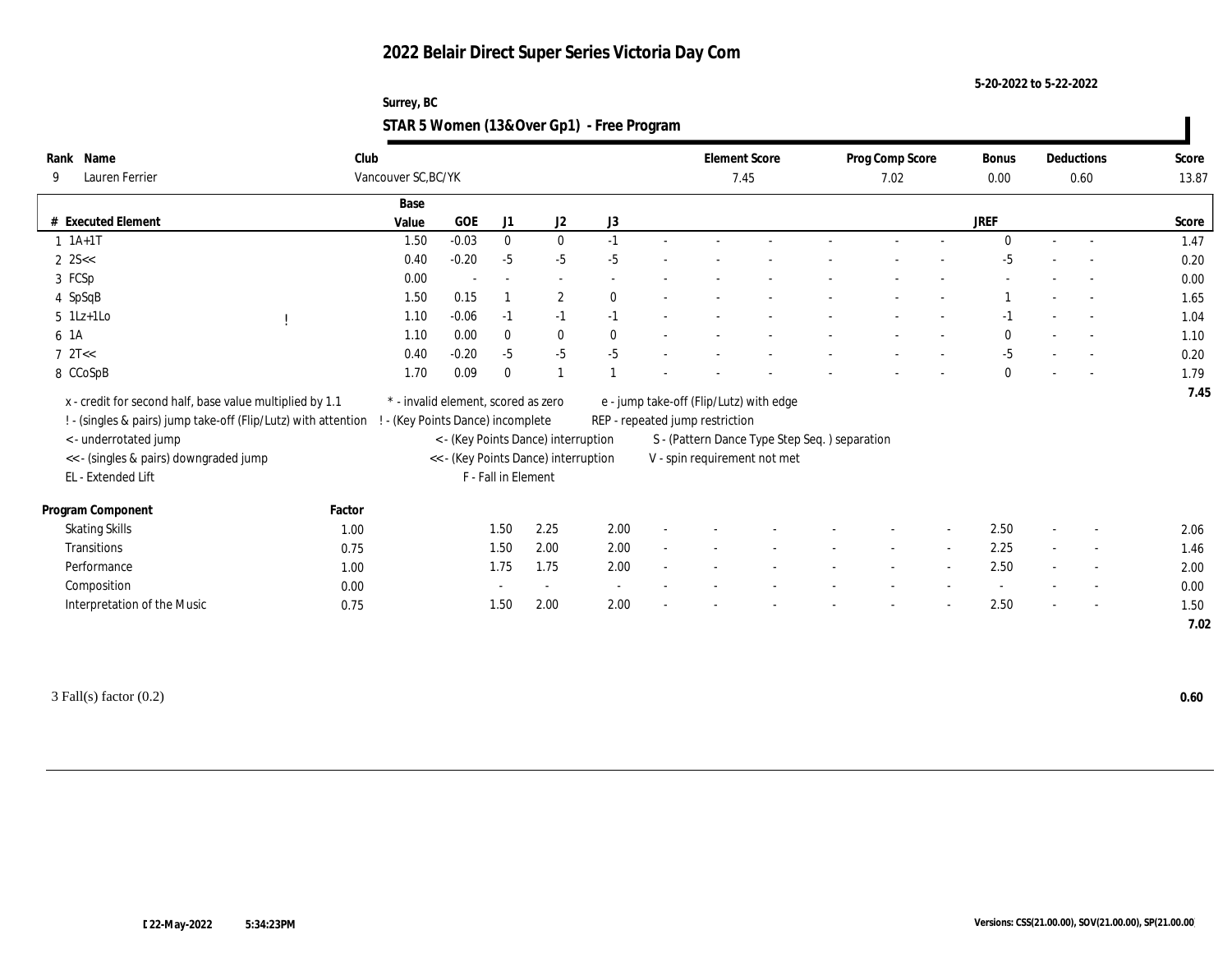**5-20-2022 to 5-22-2022**

#### **Surrey, BC STAR 5 Women (13&Over Gp1) - Free Program**

| Name<br>Rank                                                   | Club   |                     |                                     |                     |                                      |              |                                               | <b>Element Score</b> | Prog Comp Score |                          | Bonus        | Deductions               | Score |
|----------------------------------------------------------------|--------|---------------------|-------------------------------------|---------------------|--------------------------------------|--------------|-----------------------------------------------|----------------------|-----------------|--------------------------|--------------|--------------------------|-------|
| <b>Emily Hua</b><br>10                                         |        | Connaught SC, BC/YK |                                     |                     |                                      |              |                                               | 6.92                 | 6.33            |                          | 0.00         | 0.40                     | 12.85 |
|                                                                |        | Base                |                                     |                     |                                      |              |                                               |                      |                 |                          |              |                          |       |
| # Executed Element                                             |        | Value               | GOE                                 | J1                  | J2                                   | J3           |                                               |                      |                 |                          | <b>JREF</b>  |                          | Score |
| $1 \quad 1Lz+1Lo$                                              |        | 1.10                | 0.00                                | $\bf{0}$            | $\bf{0}$                             | $\mathbf{0}$ |                                               |                      |                 |                          | $\Omega$     |                          | 1.10  |
| 2 1A                                                           |        | 1.10                | $-0.55$                             | $-5$                | $-5$                                 | $-5$         |                                               |                      |                 |                          | $-5$         | $\overline{\phantom{a}}$ | 0.55  |
| 3 SSpB                                                         |        | 1.10                | $-0.03$                             | $\bf{0}$            | $\bf{0}$                             | $-1$         |                                               |                      |                 |                          | $\mathbf{0}$ |                          | 1.07  |
| 4 SpSqB                                                        |        | 1.50                | $-0.04$                             | $\mathbf{0}$        | $\mathbf{0}$                         | $\mathbf{0}$ |                                               |                      |                 |                          | $-1$         | $\overline{\phantom{a}}$ | 1.46  |
| $5 \t2Log$                                                     |        | 1.70                | $-0.85$                             | $-5$                | $-5$                                 | $-5$         |                                               |                      |                 |                          | $-5$         | $\sim$                   | 0.85  |
| $6$ 1A+REP                                                     |        | 0.77                | $-0.08$                             | $-2$                | $\bf{0}$                             | $\theta$     |                                               |                      |                 |                          | $-1$         |                          | 0.69  |
| 7 2S                                                           |        | 1.30                | $-0.10$                             | $-1$                | $\bf{0}$                             | $-1$         |                                               |                      |                 |                          | -1           |                          | 1.20  |
| 8 CCoSp                                                        |        | 0.00                |                                     |                     |                                      |              |                                               |                      |                 |                          |              |                          | 0.00  |
| x - credit for second half, base value multiplied by 1.1       |        |                     | * - invalid element, scored as zero |                     |                                      |              | e - jump take-off (Flip/Lutz) with edge       |                      |                 |                          |              |                          | 6.92  |
| ! - (singles & pairs) jump take-off (Flip/Lutz) with attention |        |                     | - (Key Points Dance) incomplete     |                     |                                      |              | REP - repeated jump restriction               |                      |                 |                          |              |                          |       |
| <- underrotated jump                                           |        |                     |                                     |                     | < - (Key Points Dance) interruption  |              | S - (Pattern Dance Type Step Seq.) separation |                      |                 |                          |              |                          |       |
| << - (singles & pairs) downgraded jump                         |        |                     |                                     |                     | << - (Key Points Dance) interruption |              | V - spin requirement not met                  |                      |                 |                          |              |                          |       |
| EL - Extended Lift                                             |        |                     |                                     | F - Fall in Element |                                      |              |                                               |                      |                 |                          |              |                          |       |
|                                                                |        |                     |                                     |                     |                                      |              |                                               |                      |                 |                          |              |                          |       |
| Program Component                                              | Factor |                     |                                     |                     |                                      |              |                                               |                      |                 |                          |              |                          |       |
| <b>Skating Skills</b>                                          | 1.00   |                     |                                     | 1.50                | 2.25                                 | 2.00         |                                               |                      |                 |                          | 2.00         |                          | 1.94  |
| Transitions                                                    | 0.75   |                     |                                     | 1.25                | 2.00                                 | 2.00         |                                               |                      |                 | $\overline{\phantom{a}}$ | 1.50         | $\sim$                   | 1.27  |
| Performance                                                    | 1.00   |                     |                                     | 1.50                | 2.00                                 | 2.00         |                                               |                      |                 |                          | 1.75         |                          | 1.81  |
| Composition                                                    | 0.00   |                     |                                     |                     | $\sim$                               | $\sim$       |                                               |                      |                 |                          |              | $\overline{\phantom{a}}$ | 0.00  |
| Interpretation of the Music                                    | 0.75   |                     |                                     | 1.25                | 2.25                                 | 2.00         |                                               |                      |                 |                          | 1.50         | $\overline{\phantom{a}}$ | 1.31  |
|                                                                |        |                     |                                     |                     |                                      |              |                                               |                      |                 |                          |              |                          | 6.33  |

2 Fall(s) factor (0.2) **0.40**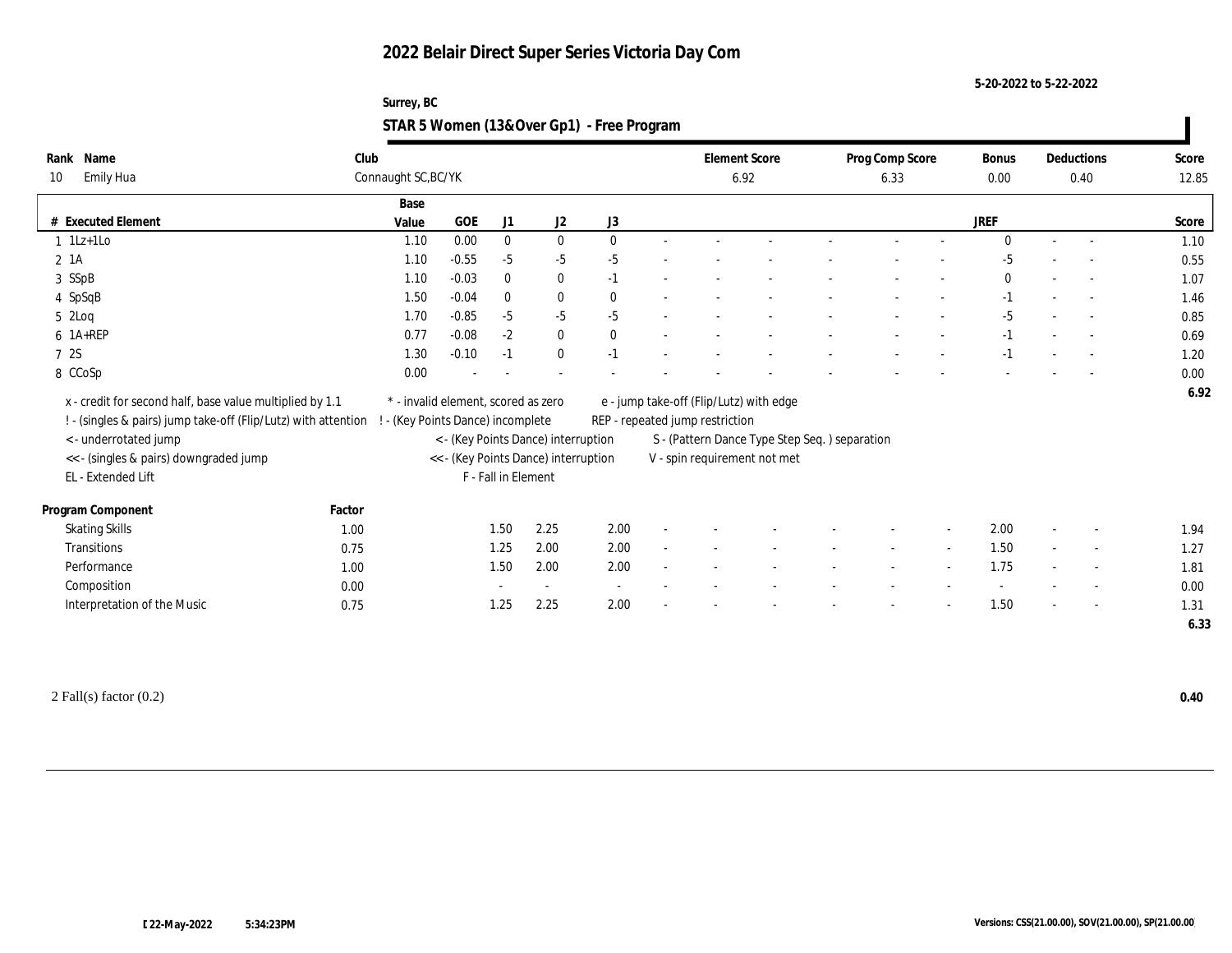**5-20-2022 to 5-22-2022**

#### **Surrey, BC STAR 5 Women (13&Over Gp1) - Free Program**

| Name<br>Rank                                                   | Club             |                                      |                     |                |              |                                 | <b>Element Score</b>                           | Prog Comp Score |                | Bonus        |        | Deductions               | Score |
|----------------------------------------------------------------|------------------|--------------------------------------|---------------------|----------------|--------------|---------------------------------|------------------------------------------------|-----------------|----------------|--------------|--------|--------------------------|-------|
| Aubrey Sallinen<br>11                                          | Sungod SC, BC/YK |                                      |                     |                |              |                                 | 5.69                                           | 6.58            |                | 0.00         |        | 0.20                     | 12.07 |
|                                                                | Base             |                                      |                     |                |              |                                 |                                                |                 |                |              |        |                          |       |
| # Executed Element                                             | Value            | <b>GOE</b>                           | J1                  | J <sub>2</sub> | J3           |                                 |                                                |                 |                | <b>JREF</b>  |        |                          | Score |
| $1$ $1$ $F$                                                    | 0.50             | 0.00                                 | $\mathbf{0}$        | $\bf{0}$       | $\mathbf{0}$ |                                 |                                                |                 |                | $\Omega$     | $\sim$ | $\sim$                   | 0.50  |
| $2 \; 1A+1T$                                                   | 1.50             | 0.00                                 | $\bf{0}$            | $\bf{0}$       | $\theta$     |                                 |                                                |                 |                | $\Omega$     |        |                          | 1.50  |
| $3 \, 25 <$                                                    | 0.40             | $-0.18$                              | $-5$                | $-4$           | $-5$         |                                 |                                                |                 |                | -4           |        |                          | 0.22  |
| 4 CoSp                                                         | 0.00             |                                      | $\sim$              | $\sim$         |              |                                 |                                                |                 |                |              |        |                          | 0.00  |
| $5 \text{ } 1\text{Lz}(e)+1\text{Lo}$                          | 0.98             | $-0.11$                              | $-2$                | $-3$           | $-2$         |                                 |                                                |                 |                | $-2$         |        |                          | 0.87  |
| 6 SpSqB                                                        | 1.50             | 0.00                                 | $\bf{0}$            | $\bf{0}$       | $\mathbf{0}$ |                                 |                                                |                 |                | $\bf{0}$     |        |                          | 1.50  |
| 7 1A                                                           | 1.10             | 0.00                                 | $\mathbf{0}$        | $\bf{0}$       | $\mathbf{0}$ |                                 |                                                |                 |                | $\mathbf{0}$ |        |                          | 1.10  |
| 8 SSp                                                          | 0.00             |                                      |                     |                |              |                                 |                                                |                 |                |              |        |                          | 0.00  |
| x - credit for second half, base value multiplied by 1.1       |                  | * - invalid element, scored as zero  |                     |                |              |                                 | e - jump take-off (Flip/Lutz) with edge        |                 |                |              |        |                          | 5.69  |
| ! - (singles & pairs) jump take-off (Flip/Lutz) with attention |                  | - (Key Points Dance) incomplete      |                     |                |              | REP - repeated jump restriction |                                                |                 |                |              |        |                          |       |
| < - underrotated jump                                          |                  | < - (Key Points Dance) interruption  |                     |                |              |                                 | S - (Pattern Dance Type Step Seq. ) separation |                 |                |              |        |                          |       |
| << - (singles & pairs) downgraded jump                         |                  | << - (Key Points Dance) interruption |                     |                |              |                                 | V - spin requirement not met                   |                 |                |              |        |                          |       |
| EL - Extended Lift                                             |                  |                                      | F - Fall in Element |                |              |                                 |                                                |                 |                |              |        |                          |       |
|                                                                |                  |                                      |                     |                |              |                                 |                                                |                 |                |              |        |                          |       |
| Program Component                                              | Factor           |                                      |                     |                |              |                                 |                                                |                 |                |              |        |                          |       |
| <b>Skating Skills</b>                                          | 1.00             |                                      | 1.50                | 2.25           | 2.00         |                                 |                                                |                 |                | 2.25         |        |                          | 2.00  |
| Transitions                                                    | 0.75             |                                      | 1.50                | 2.00           | 2.25         |                                 |                                                |                 | $\overline{a}$ | 1.75         |        | $\overline{\phantom{a}}$ | 1.41  |
| Performance                                                    | 1.00             |                                      | 1.75                | 1.75           | 2.25         |                                 |                                                |                 |                | 1.50         |        |                          | 1.81  |
| Composition                                                    | 0.00             |                                      |                     | $\sim$         |              |                                 |                                                |                 |                |              |        | $\sim$                   | 0.00  |
| Interpretation of the Music                                    | 0.75             |                                      | 2.00                | 1.75           | 2.25         |                                 |                                                |                 |                | 1.25         |        | $\overline{\phantom{a}}$ | 1.36  |
|                                                                |                  |                                      |                     |                |              |                                 |                                                |                 |                |              |        |                          | 6.58  |

1 Fall(s) factor (0.2) **0.20**